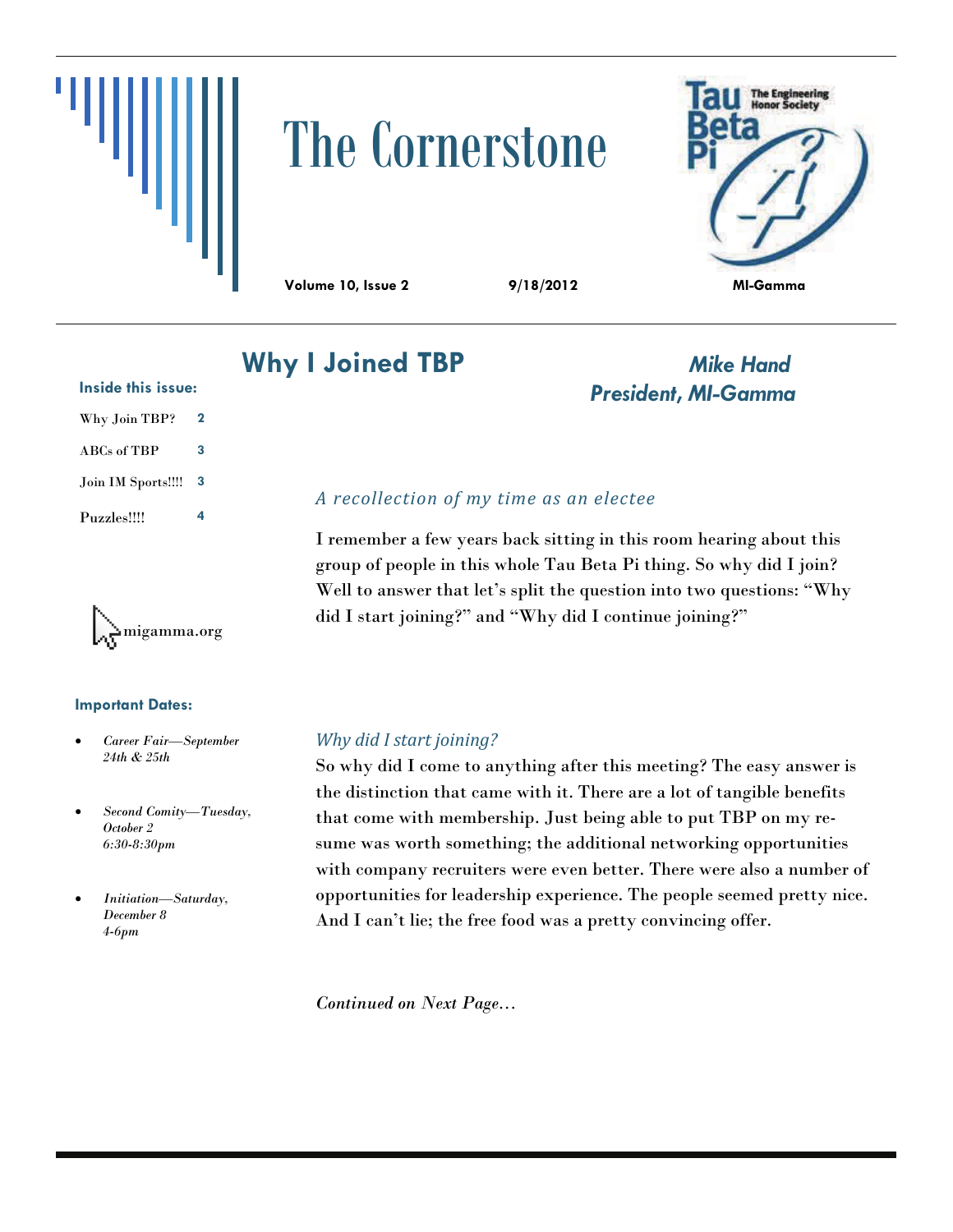# *Why did I continue joining?*



One of the first things I got involved in while joining was the Career Fair. I loved it. Helping to put on such a large event that was tangibly beneficial to the college was a great experience. I volunteered so much during the Fair that I was over half done with my service hour requirements before September was out. The next year I got involved as a committee chair for Career Fair and the year following as a Director. In addition to just loving the event, I found that the people I was interacting with were really great to be around. Those were really the two most enticing things I found while joining: the opportunity to find my niche, and the opportunity to interact with driven people from across engineering.

 My niche turned out to be working with Career Fair and companies; yours can be whatever you're passionate about. With a group as diverse in its activities as TBP, you can find a niche that works for you. And if we don't currently offer what you're looking for, you can get it started yourself. Career Fair, Book Swap, MindSET: programs like these all started somewhere. Maybe you'll have the next big thing for Career Fair.

 Throughout my time in TBP, I've gotten to know a number of people from majors across engineering that I would never have had the opportunity to get to know otherwise. These people have been involved in interesting projects, groups, and internships. I've learned a lot from interacting with them, and have made some great friends in the process.

 Overall, I've thoroughly enjoyed my time in TBP, and I've gotten a lot out of it. If you decide to join, I know you'll find something worthwhile in your membership.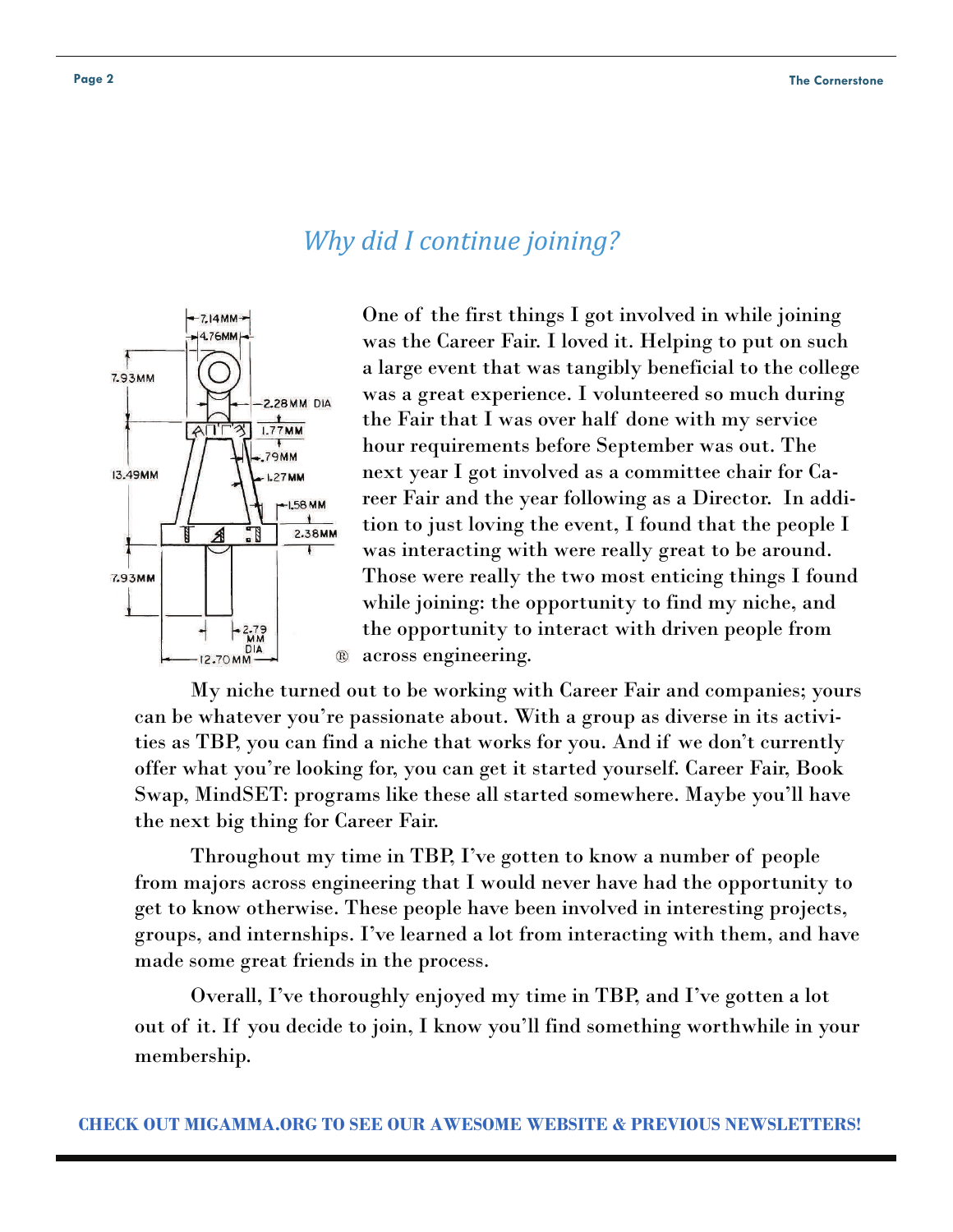#### **The ABCs of The World of Tau Beta Pi In Form of Haiku**

*The second part Of a multi-part series*  By Pritpaul Mahal

H - Honor Tau Beta Pi is An honor society Be honorable!

I - Integrity Doing the right thing An important quality It's integrity.

J - Jobs Looking for a job? We co-run a Career Fair! A good place to go...

When you're a Tau Bate Companies will seek you out At least on campus

K - KnitWits A misnamed project But very fun anyway It's /sewing/ mittens!

L - Leadership The chapter is large And does a lot of good work Leaders make it run

Anyone can be one Many opportunities To be a leader

M - MindSET Teaching little kids Math, science, engineering That's what MindSET is!

# **Help TBP Wage an Epic Battle of Soccer, Kickball & Volleyball**  *Nick Ruff Contact Eeshan Khanpara (uniqname: keeshan)*

Tau Beta Pi engineers may be known for solving math equations but we aren't terrible at sports either! (As mutually exclusive as those sound).

This year we are signed up for the following sports and in **desperate need of new players! At least one guy and girl needed for each team!** 

- **Soccer—Division A—Mondays 7:30pm (Mitchell Field)**
- **Kickball—Division B—Thursdays 9:30pm (Elbel Field)**
- **Volleyball—Division B—Thursdays 6:30pm (Elbel Field)**



## **INTRAMURALS**